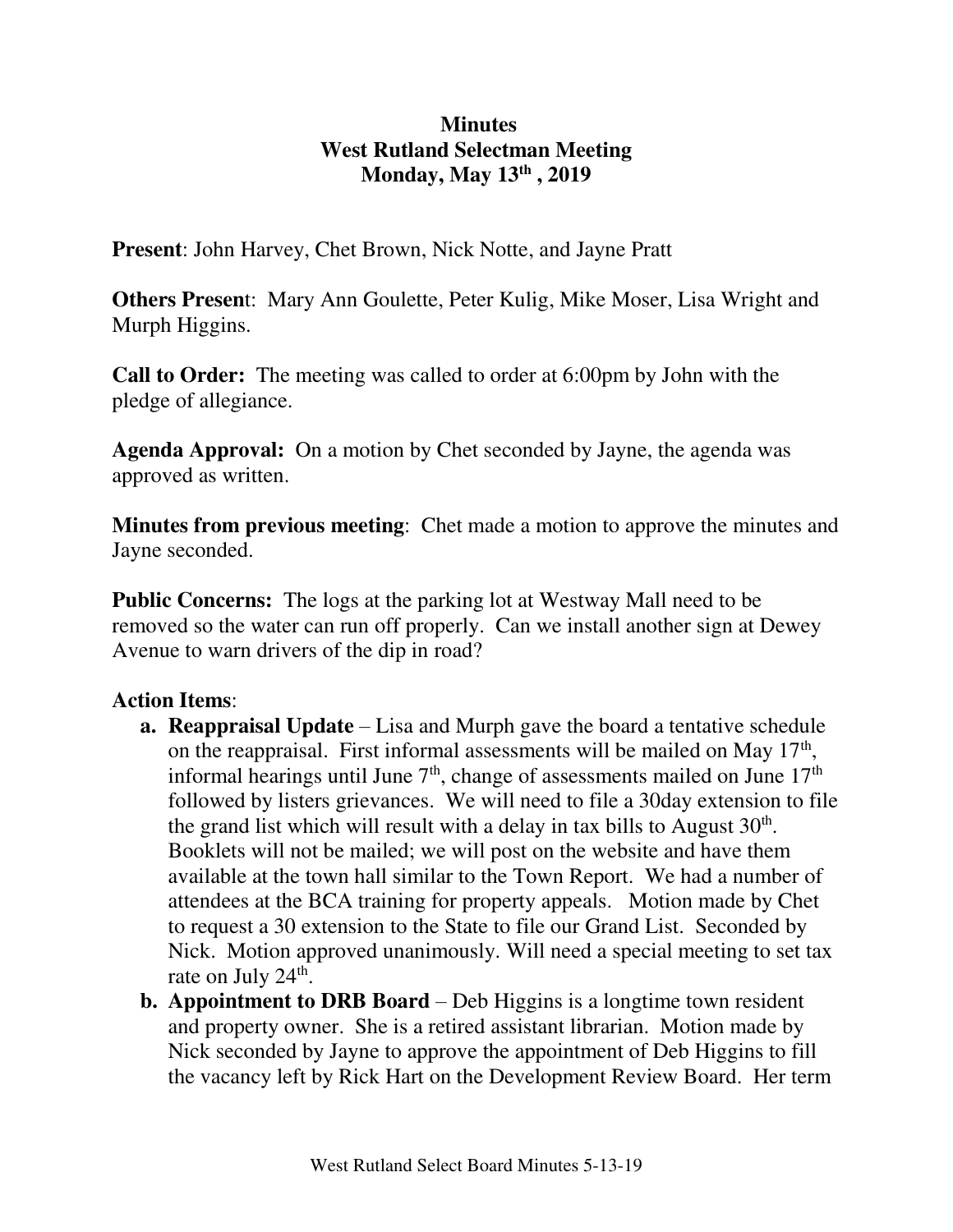will expire 2020. Motion approved unanimously. We welcome her to the board.

**c. Adopt Road and Bridge Standards** – A new draft has been released and they are taking comments. We will re-adopt last years until the new ones are ready. Jayne suggested Jeff have a copy to incorporate into subdivision regulations. Motion mad by Chet seconded by Jayne to readopt road and bridge standards. Motion passed.

### **Discussion Items:**

- **a. FEMA inspection on storm damage –** The Town experienced approximately \$26,000 worth of damages. Road wash outs on Cark, Marble, Whipple Hollow, Boardman, Gorham, Main, Recreation area and path, and the Boardwalk. The outfall at sewer plant was covered with debris. We received a permit from ANR and Ronnie Fabian spent three days in the Clarendon River reestablishing the flows from the plant to the receiving waters.
- **b. Pleasant Street Water Line Replacement –** This will be replacement of a 4" to 8" line that runs from Pleasant Heights to Sheldon. We are already in line for a \$275,000 drinking water loan. The state has extra funds and will forgive 25% of the project costs. Proposed timeline is to finish the design this year, bond vote in November and construct in 2020. Otter Creek gave us a proposal for engineering services at \$18,500. This amount can be rolled into the bond amount. Motion made by Chet seconded by Jayne. Motion approved unanimously.

# **c. Town Manager's Report**:

- a. Memorial Day Parade The final preparations are nearly complete. The route is the same as last year beginning at Noonan's parking lot. We will be installing new flag and poles. Everyone is invited to the barbeque afterwards at the Legion.
- b. Tree planting we planted 5 sugar maples at the sewer plant and 5 sugar maples at the dog park. Will begin to replace the few street trees that we lost.
- c. Town Hall Improvements new chairs will be delivered this week. Still waiting for the fiber to be installed and a proposal to change out the lighting fixtures. Efficiency Vermont is doing a walk through our major buildings. There is new technology in heat systems.
- d. Website Refresh JEG Design has been selected to refresh our website at a proposal of \$2,175